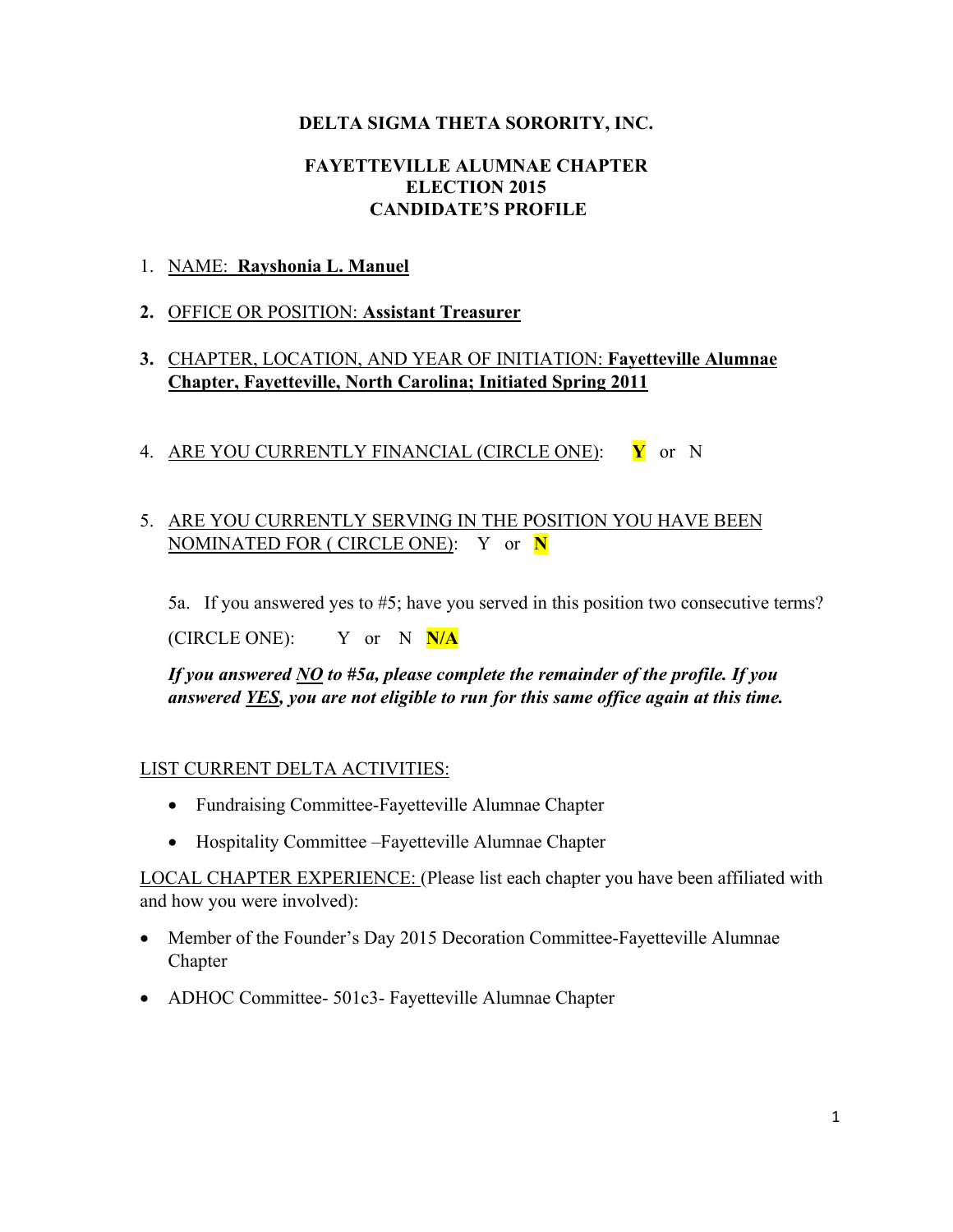REGIONAL AND NATIONAL EXPERIENCE: (Please list all current and past assignments and involvement at both levels): N/A

## REGIONAL CONFERENCES AND NATIONAL CONVENTIONS ATTENDED (Years 2011 to 2014):

## **National Convention- attended 2013**

# COMMUNITY INVOLVEMENT (Past & Present) AND ORGANIZATIONAL AFFILIATIONS:

## ORGANIZATIONS (no more than 4):

- $\bullet$  CEED-Center for Economic Empowerment & Development
- Vita- Volunteer Tax Preparation, 2004-06 Director Shontae Johnson
- Elite Service Disabled Veterans Network (Elite SDVOB) 2006-Present
- Prostitution Diversion Initiative- with the Fayetteville Police Department

# POSITION AND /OR RESPONSIBILITY:

- Serve your City 2015-Volunteer Goods collected for homeless families
- Dancing with the Fayetteville Stars, 2008-2014 Danced with my father in 2010 to raise funds for homeless families.
	- Volunteer Coordinator-for Wal-Mart Volunteers
	- Planned the seating arrangement for the event
	- **Processed credit cards & prepared donations receipts for with the** finance director after the event.
- South East Region #3- Executive Administrator, Director Marlin W. Millender – Prepared the financial reports for the National Organization annually.
- Volunteered my IT skills to set up the computer network for the volunteer tax preparation initiative in Cumberland County.
- Worked on the food truck to feed the clients and volunteers of the PID program sponsored by the Fayetteville Police Department and Community Volunteers.

STATE YOUR REASON(S) FOR SEEKING THIS SPECIFIC OFFICE: In 250 words or less, cite experiences, either in Delta or in your professional career, that impact directly on the position your are seeking. Include your plan/vision for the Fayetteville Alumnae Chapter in your response.